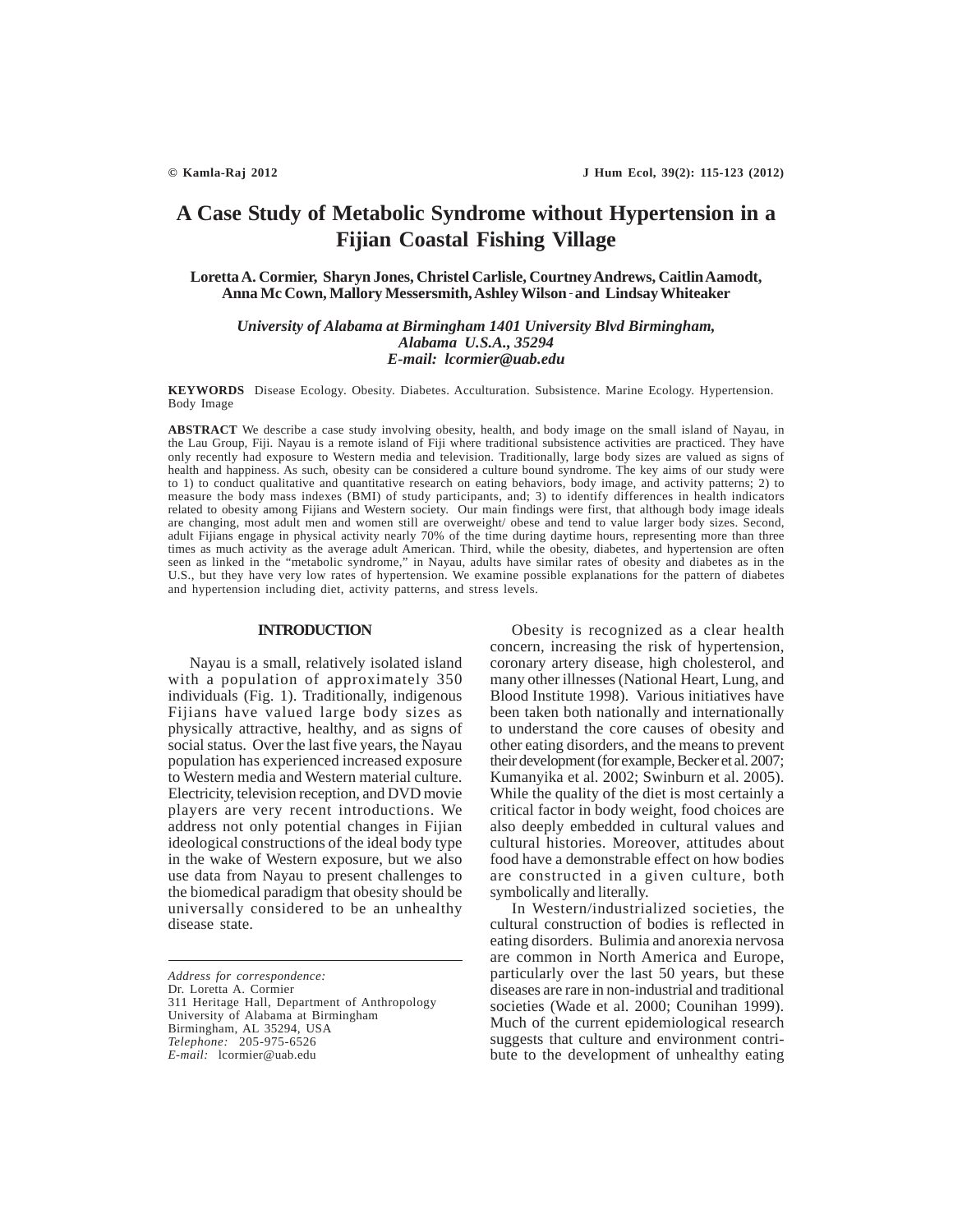

**Fig. 1. Map of research area**

practices and negative body imagery in Western/ Industrialized societies (for example, Becker 1995; Becker et al. 2007; Counihan 1999; Tiggemann and Pickering 1996). Medical anthropologists refer to illnesses with somatic and psychological components that arise in a particular cultural context at a particular point in time as "culture bound syndromes" (Good 1992; Guarnaccia et al. 1999; Jilek 2001; Kleinman et al. 2006). With the advent of digital technologies, such as the internet and the spread of television, people all over the world are increasingly interconnected. Images, physical standards, and ideologies that accompany global culture are becoming part of everyday life for many peoples that have had little to no previous experience with the societies from which this media derive.

Relatively few studies have focused on examining the relationship between the introduction of western culture and media and disordered eating among newly-Westernized, media naïve populations. However, research is slowly mounting which documents an increased risk for disordered eating among populations undergoing Westernization (Gordon 2000; Katzman et al. 2001; Lieberman 2003). Two possible (although not mutually exclusive) explanations for the association between disordered eating and acculturation are: 1) disordered eating is a way for individuals to cope with stress; and 2) exposure to Western media alters cultural attitudes about body type. Several studies have addressed this issue in the Fiji Islands, where naturalistic studies could be conducted in populations recently exposed to media and in those that have little or no exposure to western media (Becker 1995; Becker et al. 2002). These studies have documented an increased prevalence of disordered eating among Fijian adolescent girls in association with exposure to western media and television in particular. Research also suggests that the assimilation and acculturation of people into a global culture that promotes certain attitudes about body image may increase the likelihood that non-Western viewers will develop eating disorders (Becker et al. 2002, 2004, 2007).

Much less attention has been given to contemporary cultural contexts that value obesity such as that found in traditional Fiji, and other Polynesian societies. If obesity is a consequence of cultural forces impinging on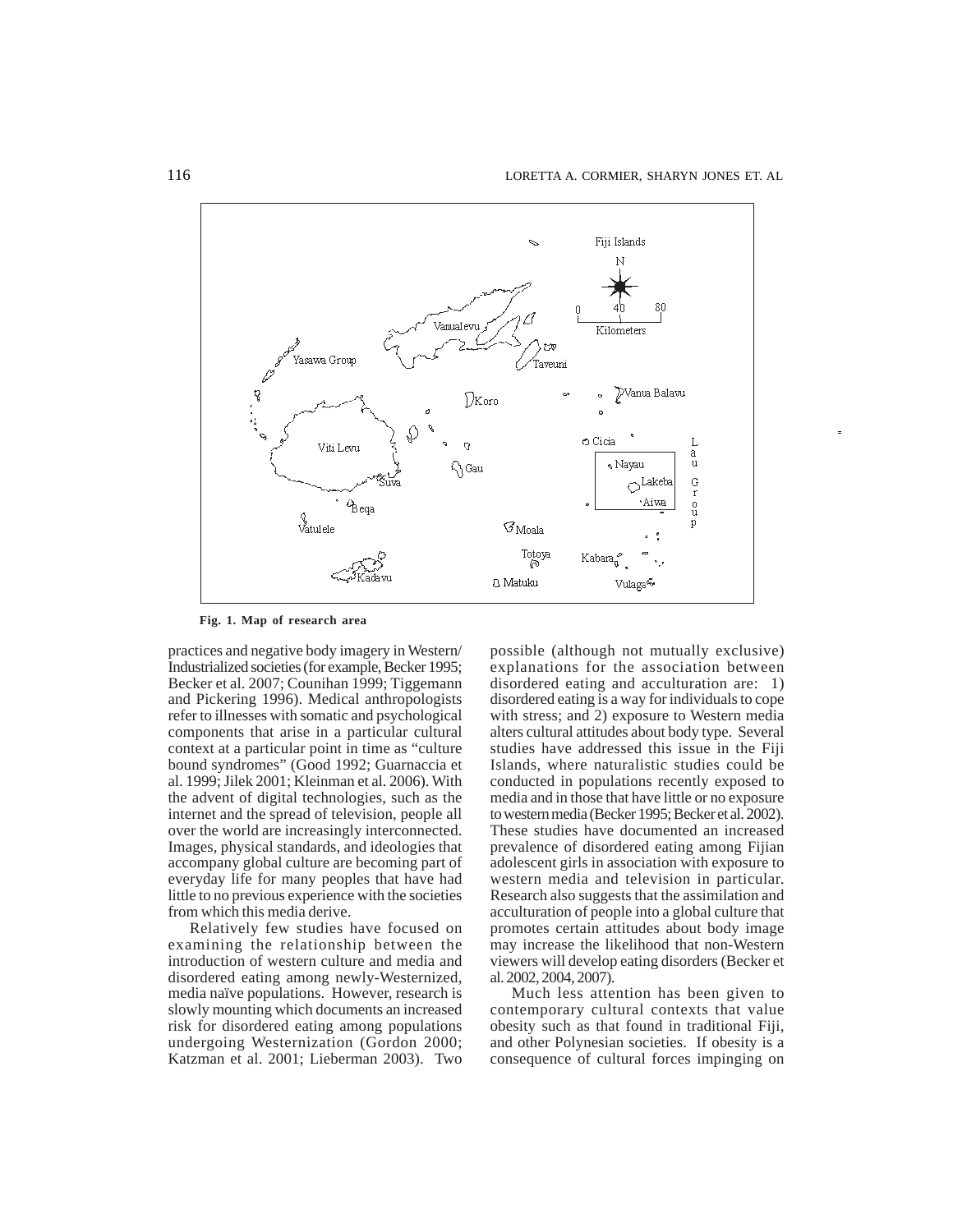individuals to achieve an ideal body type, it is as much a culture bound syndrome as is anorexia nervosa. Fijian society provides an interesting paradox because two contradictory forces are at work. Traditional Fijian body ideals view large body shapes and sizes as healthy for both men and women (Becker 1995). Eating large amounts of food in Fiji, and Polynesia is encouraged, especially during feasting, and a large body shape reflects positively on both the family and the community (Becker 1995; Bell 1931; Hocart 1929; Jones 2009; Thompson 1940). However, recent research suggests that this appears to be changing in the face of globalization where exposure to Western media encourages women to be underweight (Becker et al. 2007; Harrison 2000; Tiggemann 2003). Ironically, the shifting middle ground here is a healthy weight. Traditional culture encourages a culture-bound value on obesity while acculturation substitutes a culture-bound value on thinness. Exposure to television and images and ideals associated with popular magazines and the internet may cause a shift away from traditional values and result in disordered eating. Therefore, promoting healthy weights in Fijian society will first require a deeper understanding of how complex and competing belief systems affect eating behaviors. For example, in Fiji a person's body is traditionally viewed as a direct reflection of how well family and community care and provide for this person, rather than as a reflection of the individual (Becker 1995). In this study, the researchers examine body image, body weight, and health correlates on the island of Nayau.

## **METHODS**

The researchers used a mixed methods approach using both qualitative and quantitative data collection. Qualitative research involved participant observation and informal interviews. Most of the research was conducted in the village of Salia, one of three villages on the island. Participant observation involved engaging with the villagers in their activities of daily living, particularly those related to subsistence activities and food preparation. They also collected kinship information and conducted numerous formal and semi-structured interviews

on topics including religious beliefs, social organization, and fishing and farming.

The quantitative methods used involved BMI's, random spot checks, body image surveys, and records on health data from the island clinic. The body mass index  $(BMI; \text{in kg/m}^2)$  measures were calculated based on weight and height (Deurenberg et al. 1998). BMIs are a commonly used method to measure levels of overweight and obesity cross-culturally, for it has several advantages in field settings. First, since it involves very simple technology, they can be done without the need for electricity or carrying equipment into remote locations. Another advantage is that because they have been used all over the world, it provides a measure that can be compared over many diverse populations.

Random spot checking originated as an adaptation of the method in primatology of "instantaneous scan sampling" (Altmann 1974) that was used to quantify the amount of time that non-human primates spent in various activities. Such time allocation studies were soon seen by ethnographers as a valuable method to apply to quantifying relative time spent in daily activities for human groups (for example, Gross 1984; Gross et al. 1979; Hill et al. 1984; Hurtado et al. 1985; Johnson 1975). The researchers selected from the Nayau group a representative sample of ten adults according to age and sex and conducted random spot checks during daylight hours for one week.

Both summers, the researchers conducted body image surveys using silhouettes. Stunkard et al. (1983) first introduced the use of body silhouettes as a way to test the reliability of perceived body image against actual body size. The silhouette palette provides a series of graded outlines of figures, from thin to obese. However, silhouette studies since been used more broadly to evaluate perceptions of ideal body types. The researchers' silhouettes were drawn by a scientific illustrator with images representing five body types ranging from extremely underweight to extremely obese. Female informants were asked to identify which of the five figures were the most attractive and the least attractive, who was the happiest and the unhappiest, who had the happiest home and the unhappiest home. The questions were asked in both the Fijian language and in English. Most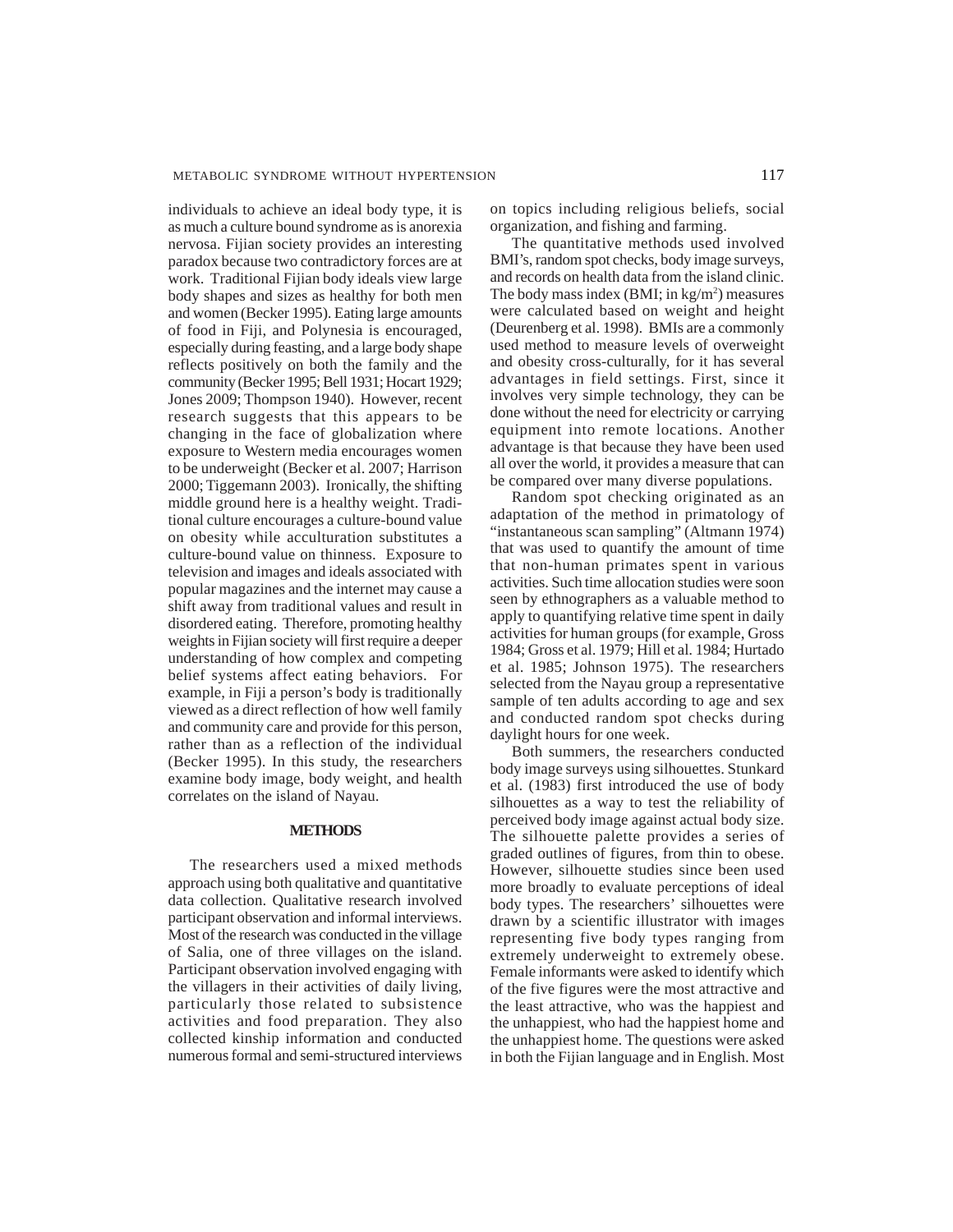#### **RESULTS**

#### **Food and Culture**

Participant observation on Nayau centered on food and eating, the activities that dominate their day. The traditional Nayau diet is based on fish and root crops. In public, male/female avoidance is practiced and activities of daily living are sexually segregated. As Jones (2009) described, the island itself is spatially gendered. The sphere of women involves work around the household and fishing in the shallow waters of the reef. The workspace of the men surrounds that of the women. By sea, they fish in the outer deep sea waters and by land, they grow crops in gardens away from the household. Women tend to snack all day and men and women eat together for regular large meals.

Meals are symbolically ordered by status and sex. Men sit at the head of the table and women sit at the foot. Food is also gendered, with fishheads being for men and fish-tails for women. At mealtime, family members constantly encourage one another to *kanavaka levu*, meaning to eat well and eat a lot. When passing by someone's home, the typical greeting is *Lako mai! Kana!,* meaning, to come in and eat.

The people of Nayau are beginning to incorporate Western processed foods into their diets. The researchers surveyed the households in our host village of Salia and found that all households were incorporating Western foods to some degree into their diet including canned fish, flour, sugar, crackers, ramen noodles, coffee, tea, and some sweets. They are limited in being able to purchase food because they do not participate extensively in a cash economy. Men process copra, the dried kernel of the coconut, and sell it to the larger islands. Women's main source of cash income is making of *masi*, a traditional barkcloth made from paper mulberry, which is decorated and sent to the main islands to be sold to tourists.

The researchers conducted a modified "focus group" with a group of women to ask them about changes in diet. They agreed that they preferred their own traditional foods over that of Western foods. The key reason they gave for buying food was that it was quick, easy, and convenient. Although canned fish did not taste as good as fresh fish, they could make a meal without having to go fishing in the reef and without needed to gut, scale, and cook the fish. The researchers observed bread being frequently consumed in households. Cake is also being used as a ceremonial food and may be a status food. Cakes are baked and distributed for any and all special occasions. However, the researchers' presence on the island itself represented such a significant occasion and the presence of Westerners may have influenced diet during our stay.

The major bulk foods that are imported to the island are white flour, white rice, and sugar. The researchers extrapolated from records on the island store and estimate that the average adult Fijian was consuming approximately 47 kg of white flour, 14 kg pounds of white rice, for a total of approximately 61 kg of processed grains per year. In 2005, Americans consume approximately 87 kg of wheat flour, rice, corn, oat, and barley products; however in 1970, Americans consumed approximately 62 kg per person (Wells and Buzby 2008). So people on Nayau are now consuming grains, in the form of processed white flour and rice, at approximately the same rates that Americans were 40 years ago. Sugar consum-ption is considerably lower on Nayau, with an average of 14 kg per year. According to the USDA, Americans consumed an average of 64 kg pounds per person of added sugar per year in 2005 (Wells and Buzby 2008). This translates into approximately 29 gm per day for Fijians and 143 gm per day for Americans. The American Heart Association puts the rate a little lower at approximately 106 gm per day (Johnson et al. 2009). The American Heart Association suggests that added sugar should be limited to 24 gm per day for women and 43 gm per day for men. Thus, sugar consumption on Nayau appears to be within the American recommended guidelines, but far lower than actual American consumption.

**Table 1: Overweight, obesity percentages**

|            | Overweight | <i>Obese</i> | Both  |
|------------|------------|--------------|-------|
| Nayau Fiji | 28.0 %     | 38.0%        | 66.0% |
| U.S.       | 34.2 %     | 33.8%        | 68.0% |

Body Mass Index (BMI) measures are listed in Table 1. These indicated that Nayau Fijians and Americans had similar rates of combined overweight/obesity, but Nayauans had higher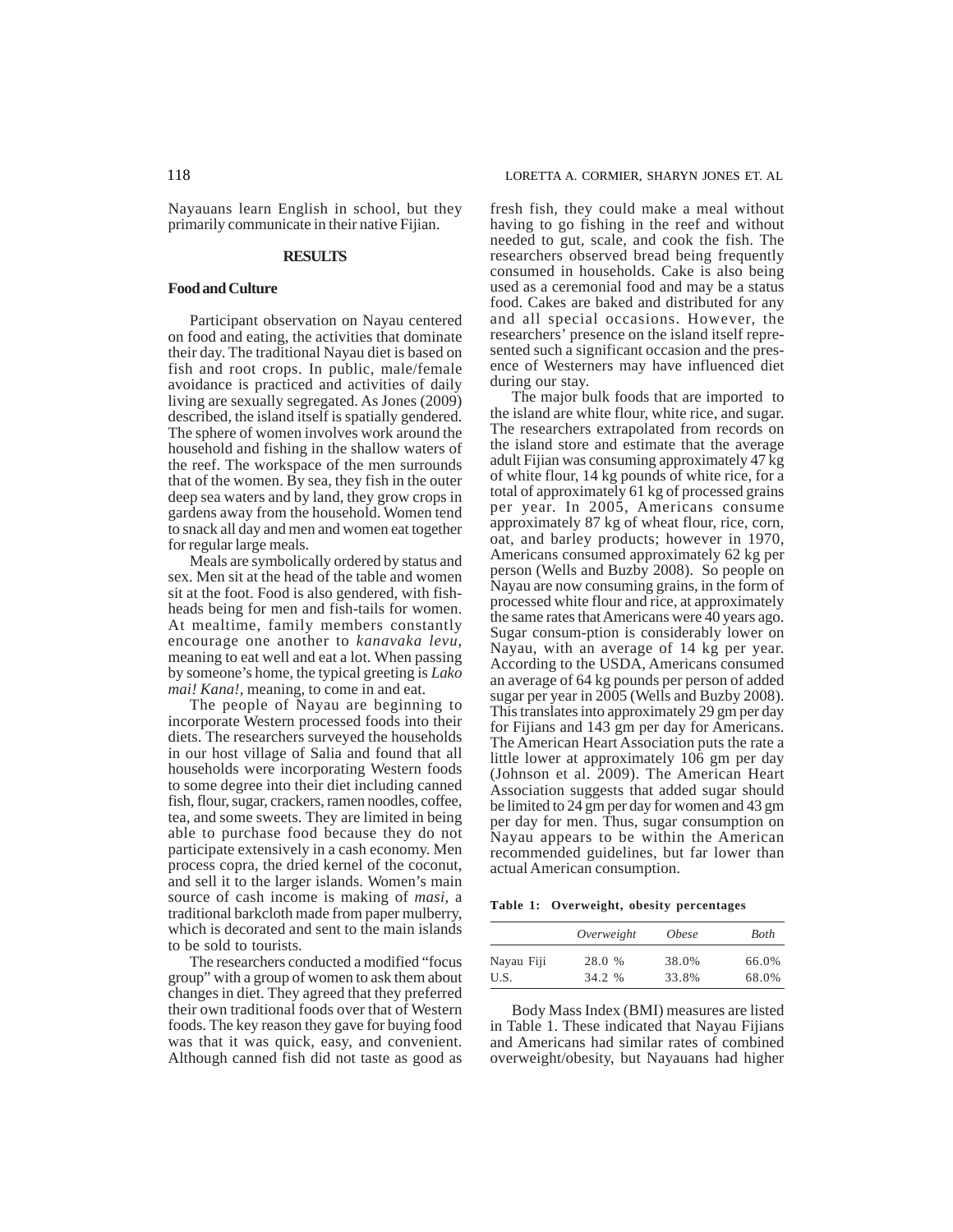rates of obesity than Americans. Overweight is defined as having a BMI of 25.0 – 29.9 and obesity is defined as having a BMI  $\geq$  30.0. The researchers collected 40 BMIs from the village of Salia. For Nayau, 28% of adults were overweight and 38.8 % were obese for a total of 66% being either overweight or obese in 2007- 2008. In a 2010 study in the U.S., 34.2% of adults were overweight and 33.8% were obese for a total of 68% being either overweight or obese (Flegal et al. 2010).

#### **Activity Patterns**

Random spot checks were conducted to document the amount of time that Nayau adults spent in varied activities during daylight hours (Fig. 2). The researchers collected 750 random spot checks which were collapsed into the two categories of physically active (gardening, fishing, etc.) and sedentary (resting, socializing, etc.). They found that Nayau adults spend 69.7% of the daytime hours engaged in physical activity. A recent study found that U.S. adults spent approximately 18.9% of the day physically active (Jago et al. 2010). Thus Nayau Fijians spend more than three and a half times more of their day active than does an average American adult.



**Fig. 2. Activity patterns**

## **Body Silhouette Studies**

In the summers of 2009-2010, the researchers conducted body silhouette studies with 30 adult women on Salia. The five scaled figured represented extremely underweight, underweight, healthy weight, overweight, and obese women. Informants were asked to assess levels of attractiveness, personal happiness, and household happiness. The results were somewhat inconsistent. The modal choice for the "happiest" female was image 5 representing obesity and the "unhappiest" was image 1 representing extreme underweight. The modal

score for "happiest home" scored 3-4 (healthy weight to overweight) and the "unhappiest home" was image 1. The modal choice for the most attractive was image 3 and the most unattractive was image 1. While image 1 (extremely underweight) was consistently judged to be the most unattractive and the unhappiest, it is interesting that image 5 was considered the happiest while image 3 was considered the most attractive. They attribute these results to two possible causes. One, the recent introduction of Western media may be influencing traditional values regarding ideal body weight and attractiveness. However, it is also possible that because most of the women conducting the interviews themselves scaled to image 3, that they Fijian women described image as the most attractive merely to be polite to the interviewers. Nonetheless, the tendency was to ascribe positive values to overweight/obese and negative values to underweight.

## **Health Indicators and Obesity**

The researchers obtained health statistics from the clinic on Nayau for all three villages on the island. They found that levels of diabetes are slightly higher on Nayau than in the U.S., but that Nayau rates of hypertension are significantly lower (Table 2). Adult Fijians over the age of 20 had a rate of diabetes of 13.2%. This is slightly higher than the rate of 11.3% found in U.S. adults over the age of 20 (CDC 2011). The rate of hypertension among adults over 20 on Nayau was only 8.0%, compared with the rate of 30.9% among U.S. adults over 20 (NCHC 2011). Thus, while adults have similar levels of diabetes, they have almost 1/4 the rate of hypertension of their U.S. counterparts. In addition, according to island clinic records, there were no cases of osteoporosis on Nayau while in the U.S., 2% of males and 10% of females over 50 have osteoporosis by the femur neck head (Looker et al. 2010).

**Table 2: Hypertension, diabetes, and osteoporosis percentages**

|                                                                                                    | Fiji                              | U.S.                        |
|----------------------------------------------------------------------------------------------------|-----------------------------------|-----------------------------|
| Hypertension<br>Diabetes (over 20)<br>Female osteoporosis (over 50)<br>Male osteoporosis (over 50) | 8.0 %<br>13.2 %<br>$0\%$<br>$0\%$ | 30.9%<br>11.3%<br>10%<br>2% |
|                                                                                                    |                                   |                             |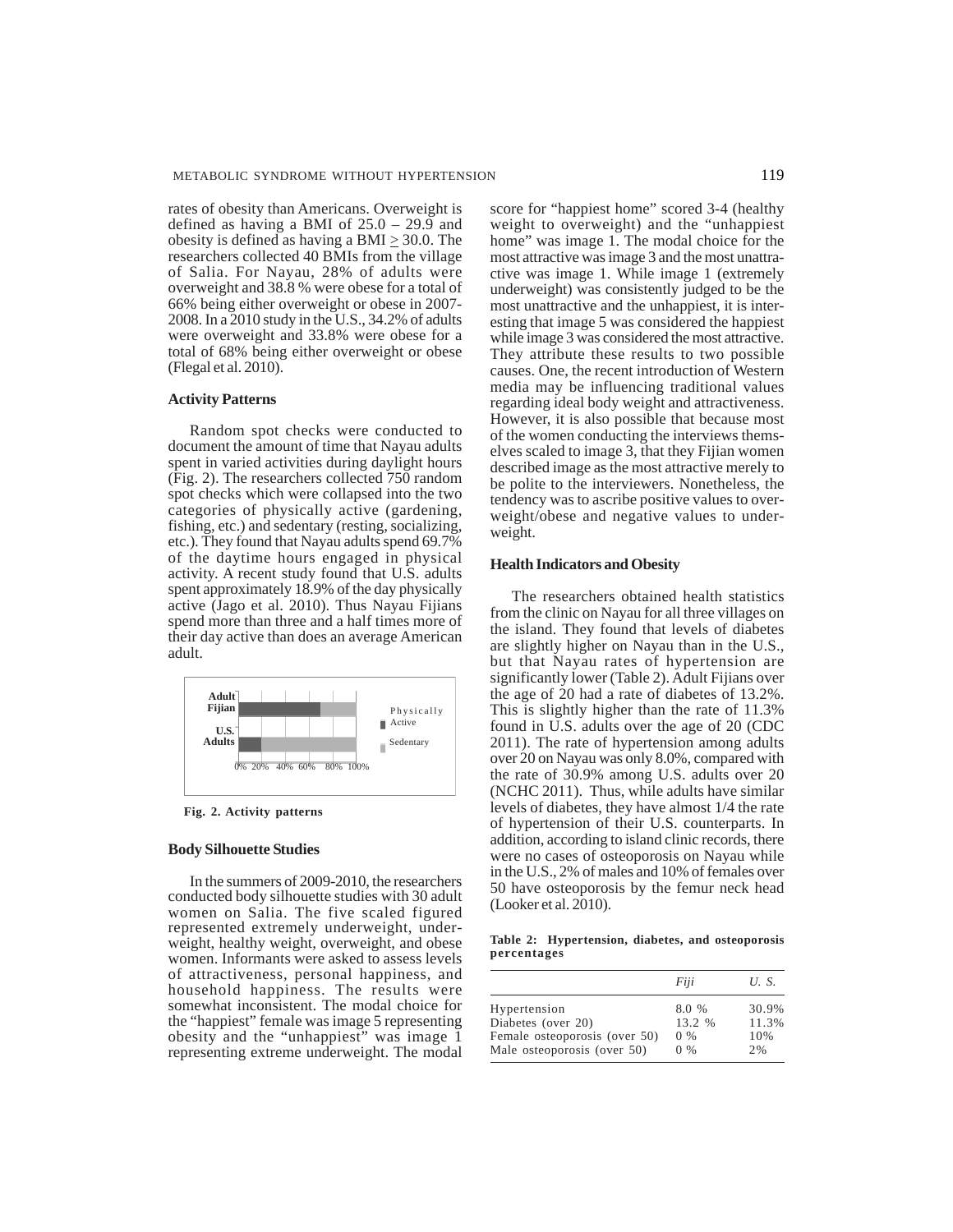## **DISCUSSION**

It is often taken for granted that obesity is a sign of poor health. The term "metabolic" syndrome is used to describe a cluster of symptoms related to obesity, particularly diabetes and hypertension; in the U.S., approximately 34% of the U.S. population over 20 years of age can be classified as meeting the requirements for the syndrome (Ervin 2009). In recent years, obesity has been labeled as a "global epidemic," using the metaphorical language of infection and contagion to describe how it is spreading (see also Moffat 2010). Such analogies imply the assumption is made that obesity is a disease of post-industrial societies (Barsh et al. 2000), that presents in the same way in all cultural contexts, and that it presents identical threats to health and well being.

Surprisingly little research has been conducted to determine cultural differences in how obesity manifests. One notable exception is Janes (1990) work in Samoa who found that levels of hypertension differed in obese individuals in Westernized and non-Westernized communities. Samoans, like Fijians, value large body sizes as a cultural aesthetic, but hyptertension is not a given consequence of obesity. He suggests that stress levels may be causal, creating higher levels of hypertension with acculturation.

Numerous studies correlate overweight/ obesity with metabolic syndrome increases in both diabetes and hypertension (for example, Biswas, et al. 2011; Mokdad et al. 2003; Yamagishi 2011). Fijians on Nayau, like Samoans experience the diabetic symptom of obesity, but not the corresponding rates of hypertension found in Western and Western-influenced societies. The presence or absence of hypertension in a particular population may be the result of a combination of a number of culturally-specific factors. Potential factors that may be preventing the development of hypertension on Nayau are activity levels, diet, genetics, and stress levels.

The lack of osteoporosis is perhaps the easiest health variable to explain. A number of studies have demonstrated a correlation between high body weight and high bone mass (Gurney et al. 2003; Radak 2004; Wardlaw 1996). Essentially, for those who are overweight/obese, just moving about provides weight-bearing exercise that benefits the bones. It has also been suggested that the production of estrogen by adipose tissue may offer some protection against osteoporosis in post-menopausal women (Kameda et al. 1997). In addition, it has also been proposed that due to the association of obesity and insulin resistance, that high levels of insulin may be involved in elevated estrogens and androgens that may increase bone mass (Reid 2002). Although low levels of physical activity have been described as an important risk factor for obesity (USDHHS 1996), the high activity levels on Nayau may offer protection against hypertension. High activity levels strengthen the heart so that it takes less effort to pump blood and less pressure is put on blood vessels (Cornelissen et al. 2010; Lovell et al. 2009).

The Fijian diet may also deter the development of hypertension. As previously described the traditional diet of the people of Nayau is based on marine resources and root crops. There are several potential factors that could account for the high rates of diabetes and the low rates of hypertension. The reliance on starchy roots as plant staples and a key source of carbohydrates could potentially be a positive factor contributing to high rates of diabetes. Fish and coconut oils may provide protection against hypertension. In addition, although the Nayauans are now incorporating raw sugar into their diet, they are not yet using added salts. Fish oil supplementation has been demonstrated to lower blood pressure in individuals with hypertension either alone (Andreassen et al. 1997; Bao et al. 1998; Bønaa et al. 1990; Knapp and Fitzgerald 1989; Meland et al. 1989) or in combination with anti-hypertensive medications (Landmark et al. 1993). A diet rich in fish oils can also lower triglyceride levels (Levinson et al. 1990; Lundershausen et al. 1994; Margolin et al. 1991; Mori et al. 1999; Toft et al. 1995) and increase HDL2 cholesterol (Mori et al. 1999; Sacks et al. 1994).

Genetics may also come into play whether this is a "thrifty" (Neel 1962) or a "drifty" (Speakman 2008) gene. Regardless, numerous studies have pointed to at least some genetic component in obesity (for example, Allison et al. 1996; Barsh et al. 2000; Bouchard et al. 1990; Maes et al. 1997; Price and Gottesman 1991). However, ultimately, the low-stress lifestyle on Nayau may play a significant role in keeping hypertension levels low. In addition, synergies may exist among the variables, including the role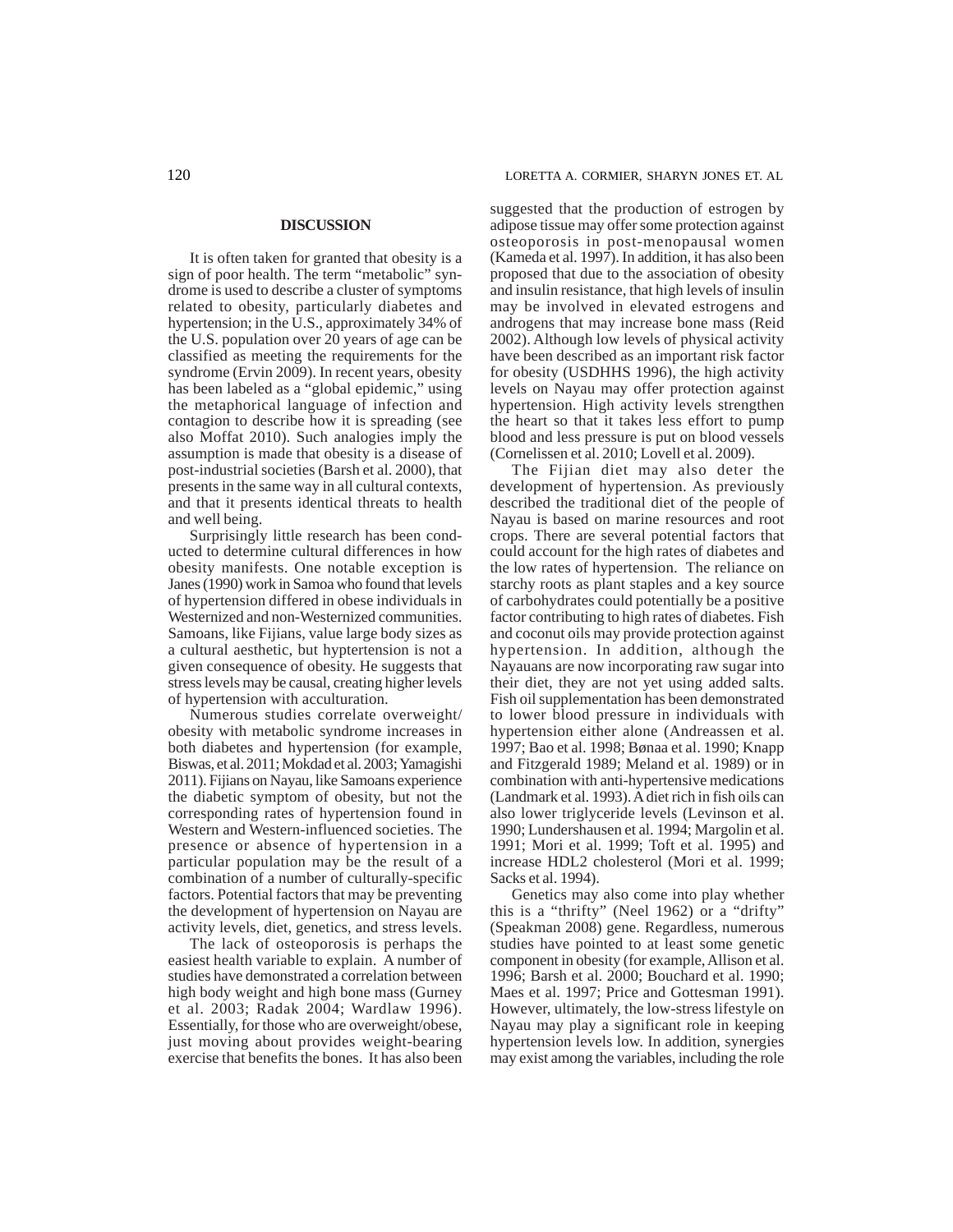of high levels of physical activity in lowering stress.

#### **CONCLUSION**

Not all obesities are alike. The majority of adults on Nayau are clinically overweight or obese. Despite the recent influence of Western media, Nayau Fijians still value large body sizes and consider these individuals to be the happiest. The health indicators associated with obesity differ between the U.S. and Fiji: rates of hypertension are more than three times lower among Fijians, but diabetes rates are similar. The lack of the hypertensive symptom of the metabolic syndrome may be due to activity levels, diet, genetics, or stress levels. Activity levels are significantly higher among Nayauans, who spend more than three times as much time in physical activity than their American counterparts. High activity levels likely also contribute to their low levels of osteoporosis. Diet may also play a role, particularly the protective benefits of fish oils. However, the importation of processed white flour, white rice, and sugar may be factors contributing to high rates of diabetes. For future research, it will be important to determine the extent to which the high rates of diabetes among Nayau Fijians are a consequence of obesity itself or more due to dietary changes. Although their sugar consumption at this time is within U.S. recommended guidelines, they are consuming white grains at a level that is on par with American consumption 40 years ago, and may rise if they continue to incorporate Western foods into their diet. White grains are largely substituting for root crops such as taro, yams, and potatoes. These "starchy" foods may have functioned similar in the diet to replacement grains. Broadly, this case study suggests that the health consequences of obesity are not a given, but may be affected by cultural ecological variables including foods availability, food choices, activity patterns, and stress levels. The culturally specific ways in which obesity manifests in different human populations and the varying health consequences depend on the cultural context. Obesity is as much a culture-bound syndrome in the U.S. as it is in Fiji. Cross-culturally, "obesities" are not all the same in either physical symptoms or cultural meanings.

#### **RECOMMENDATIONS**

Further research would be valuable in elucidating this case study of metabolic syndrome without hypertension. One important question that remains unanswered is if the diabetes on this island is a direct consequence of obesity, due to recent dietary changes, or a combination of both. Both continued long-term study of this population as well as comparison with more acculturated groups in Remote Oceania could be helpful in clarifying the relationship between diabetes, obesity, and diet. Culture-bound syndromes are typically viewed as states of illness. If "obesities" manifest differently dependent on cultural contexts, it suggests that we should broaden our use of the term and consider how cultural behaviors and meanings may also serve to limit symptoms, such as the low rates of hypertension on Nayau.

# **ACKNOWLEDGEMENTS**

This research was funded by a grant from the National Science Foundation. We would also like to express our appreciation to the people of Nayau for welcoming us into their community.

#### **REFERENCES**

- Andreassen AK, Hartmann A, Offstad J, Geiran O, Kvernego K, Simonsen S 1997. Hypertension prophylaxis with omega-3 fatty acids in heart transplant recipients. *JACC,* 29: 1324-1331.
- Allison DB, Kaprio J, Korkeila M, Koshenvul M, Neale MC, Hayakawa K 1996. The heritable body mass index among an international sample of monozygotic twins reared apart. *Int J Obes Relat Metab Disord,* 20: 501-506.
- Altmann J 1974. Observational study of behavior: Sampling methods. *Behav,* 49: 227-267.
- Bao DQ, Mori TA, Burke V, Puddey IB, Beilin LJ 1998. Effects of dietary fish and weight reduction on ambulatory blood pressure in overweight hypertensives. *Hypertens,* 32: 710-717.
- Barsh GS, Farooqi IS, O'Rahilly S 2000. Genetics of body-weight regulation. *Nature,* 404: 644-651.
- Becker AE 1995. *Body, Self and Society: A View from Fiji.* University of Pennsylvania Press, Philadelphia.
- Becker AE, Burwell RA, Gilman SE, Herzog DB, Hamburg P 2002. Eating behaviours and attitudes following prolonged exposure to television among ethnic Fijian adolescent girls. *Br J of Psychiatry,* 180: 509-514.
- Becker AE, Fay K, Gilman SE, Striegel-Moore R 2007. Facets of acculturation and their diverse relations to body shape concern in Fiji. *Int J Eat Disord,* 40: 42-50.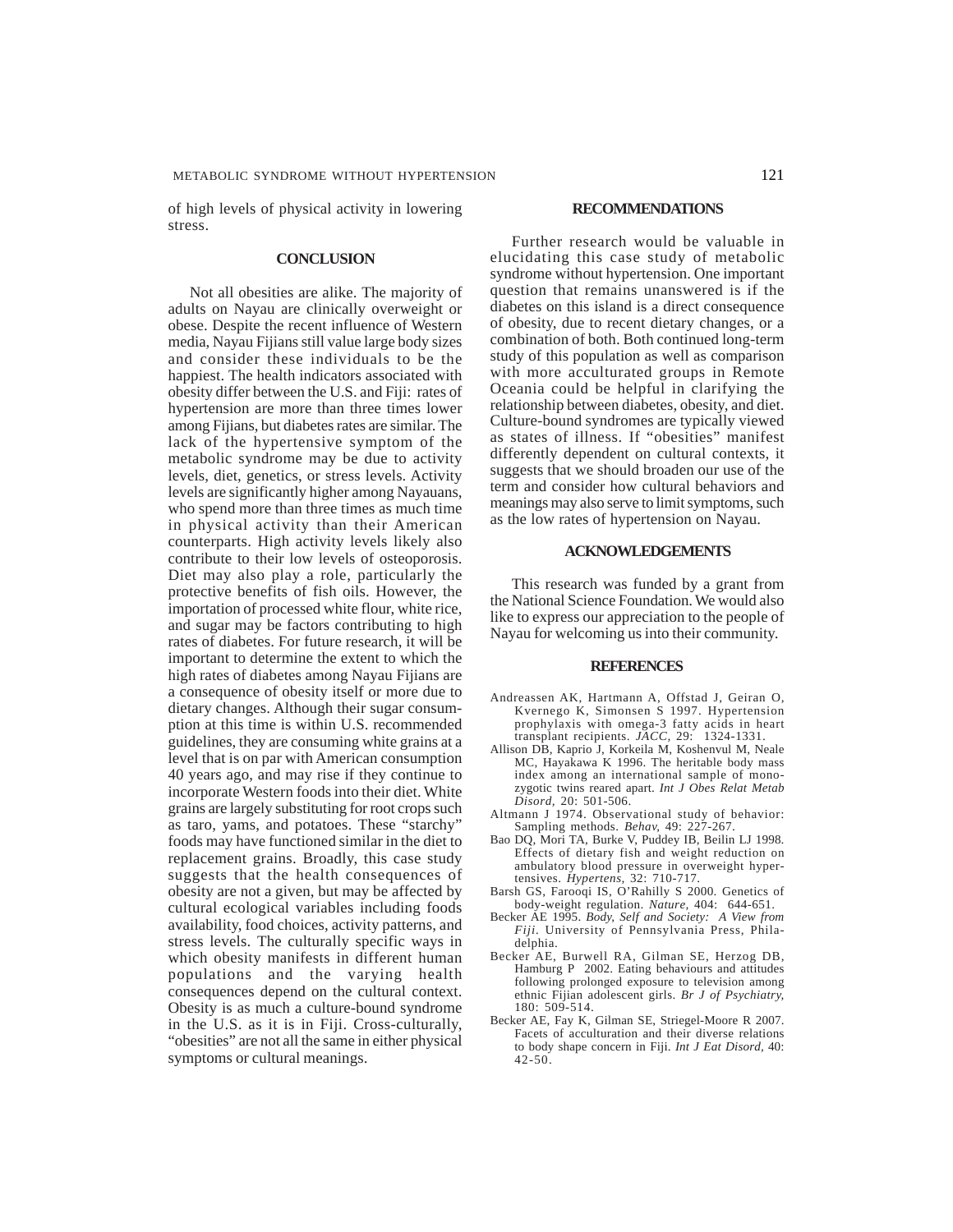#### 122 LORETTA A. CORMIER, SHARYN JONES ET. AL

- Becker AE, Keel P, Anderson-Fye EP, Thomas JJ 2004. Genes and/or Jeans?: Genetic and socio-cultural contributions to risk for eating disorders. *J Addict Dis,* 23: 81-103.
- Bell FL 1931. Place of food in the social life of central Polynesia. *Oceania,* 2: 117-135.
- Biswas A, Alvarez A, Mukherjee D 2011. Hypertension in diabetes: Optimal pharmacotherapy. *Cardiovasc and Hematolog Agents Medical Chem,* 9: 95-105.
- Bønaa KH, Bjerve KS, Straume B, Gam IT, Thelle D 1990. Effect of eicosapentaenoic and docosahexaenoic acids on blood pressure in hypertension: A population-based intervention trial from the Tromso study. *N Engl J Med,* 322: 795-801.
- Bouchard C, Tremblay A, Després J, Nadeau A, Lupien PJ et al. 1990. The response to long-term overfeeding in identical twins. *N Engl J Med,* 322: 1477- 1482.
- Centers for Disease Control 2011. National Diabetes Fact Sheet. From <http: //www.cdc.gov/diabetes/ pubs/pdf/ndfs\_2011.pdf > ( Retrieved March 5, 2011).
- Cornelissen VA, Verheyden B, Aubert AE, Fagard, RH 2010. Effects of aerobic training intensity on resting, exercise and post-exercise blood pressure, heart rate and heart-rate variability. *J Hum Hypertens*, 24: 175-182.
- Counihan CM 1999. *The Anthropology of Food and the Body: Gender, Meaning, and Power.* London: Routledge.
- Crisp AH 2002. A tale of corruption. *Br J Psychiatry,* 180: 480-482.
- Deurenberg P, Yap M, van Staveren WA 1998. Body mass index and percent body fat: A meta analysis among different ethnic groups. *Int J Obes Relat Metab Disord,* 22: 1164-1171.
- Ervin RB 2009. Prevalence of Metabolic Syndrome among Adults 20 Years of Age and Over by Sex, age, Race and Ethnicity, and Body Mass Index: U.S. 2003-2006. National Health Statistics. From <http: //www.cdc.gov/nchs/data/nhsr/nhsr013.pdf > ( Retrieved March 31, 2011).
- Flegal KM, Carroll MD, Ogden CL, Curtin LR 2010. Prevalence and trends in obesity among U.S. adults, 1999 – 2008. *JAMA,* 303: 235-241.
- Furnham A, Alibhai N 1983. Cross-cultural differences in the perception of female body shapes. *Psychol Med,* 13: 829-827.
- Garner DM, Olmstead MP, Bohr Y 1982. The eating attitudes test: Psychometric features and clinical correlates. *Psychol Med,* 12: 871-878.
- Good BJ 1992. Culture, diagnosis and comorbidity. *Cult Med Psychiatry,* 16: 427-446.
- Gordon RA 2000. *Eating Disorders: Anatomy of a Social Epidemic.* Oxford: Blackwell.
- Gross DR 1984. Time allocation: A tool for the study of cultural behavior. *Annu Rev Anthropol,* 13: 519- 588.
- Gross DR, Eiten G, Flowers NM, Leoi FM, Ritter ML et al. 1979. Ecology and acculturation among native peoples of Central Brazil. *Science,* 206: 1043- 1050.
- Guarnaccia PJ, Rogler LH 1999. Research on culturebound syndromes: New directions. *Am J Psychiatry,* 156: 1322-1327.
- Guney E, Kisakol G, Ozgen G, Yilmaz C, Yilmaz R et al. 2003. Effect of weight loss on bone metabolism: Comparison of vertical banded gastroplasty and medical intervention. *Obes Surg,* 13: 383–388.
- Harrison K 2000. The body electric: Thin-ideal media and eating disorders in adolescents. *J Commun,* 50: 119-143.
- Hill JO, Peters JC 1998. Environmental contributions to the obesity epidemic. *Science,* 280: 1371-1374.
- Hill K, Hawkes K, Hurtado M, Kaplan H 1984. Seasonal variance in the diet of Aché, hunter-gatherers in Eastern Paraguay. *Hum Ecol,* 12: 101-135.
- Hocart AM 1929. The Lau Islands, Fiji. *B. P. Bishop Museum Bulletin,* 62. Honolulu, HI: Bishop Museum Press.
- Hurtado AM, Hawkes K, Hill K, Kaplan H 1985. Female subsistence strategies among Aché hunter-gatherers of Eastern Paraguay. *Hum Ecol,* 13: 1-28.
- Jago R, Fox KR, Page AS, Brockman R, Thompson JL 2010. Parent and child physical activity and sedentary time: Do active parents foster active children? *BMC Public Health,* 10: 194.
- Janes CR 1990. *Migration, Social Change, and Health: A Samoan Community in Urban California.* Stanford, CA: Stanford University Press.
- Janssen I, Katzmarzyk PT, Ross R 2004. Waist circumference and not body mass index explains obesity-related health risk. *Am J Clin Nutr,* 79: 379-384.
- Jilek WG 2001. Psychiatric Disorders: Culture-specific. *International Encyclopedia of the Social and Behavioral Sciences.* London: Elsevier Science Ltd.
- Johnson A 1975. Time allocation in a Machiguenga community. *Ethnology,* 14: 301-310.
- Johnson RK, Appel LJ, Brands M, Howard BV, Lefevre M et al. 2009. Dietary Sugars Intake and Cardiovascular Health: A Scientific Statement from the American Heart Association. Circulation. From <http: //circ.ahajournals.org/cgi/reprint/120/ 11/1011.pdf> ( Retrieved March 5, 2011).
- Lovell DI, Cuneo R, Gass GC 2009. Resistance training reduces the blood pressure response of older men during submaximum aerobic exercise. *Blood Press Monit*, 14: 137-144.
- Jones S 2009. *Food and Gender in Fiji: Ethnoarchaeological Explorations*. Lanham, MD: Lexington Books.
- Kameda T, Mano H, Yuasa T, Mori Y, Miyazawa K et al. 1997. Estrogen inhibits bone resorption by directly inducing apoptosis of the bone-resorbing osteoclasts. *J Exp Med,* 186: 489-495.
- Katzman MA, Gordon RA, Nasser, M 2001*. Eating Disorders and Cultures in Transition.* London: Routledge.
- Kleinman A, Eisenberg L, Good B 2006. Culture, illness, and care: Clinical lessons from anthropogenic and cross-cultural research. *Amer Psychiatric Assoc,* 4: 140-149.
- Knapp HR, FitzGerald GA 1989. The antihypertensive effects of fish oil: A controlled study of polyunsaturated fatty acid supplements in essential hypertension. *N Engl J Med,* 320: 1037-1043.
- Kumanyika S, Jeffery RW, Morabia A, Ritenbaugh C, Antipatis VJ 2002. Obesity prevention: The case for action. *Int J Obes Relat Metab Disord,* 26: 425-436.